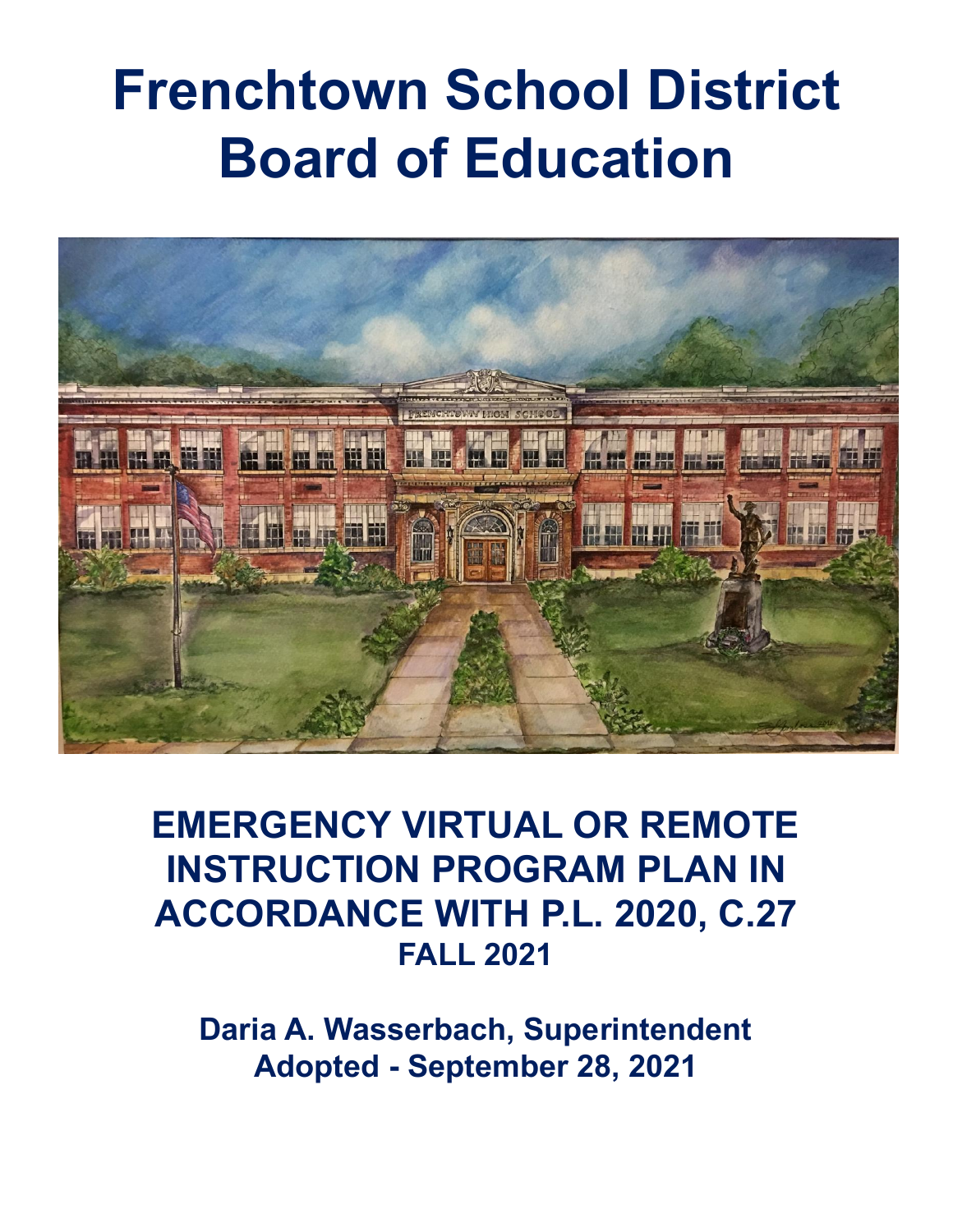#### **Component 1 - Equitable Access to Instruction Plan**

#### I. INTRODUCTION

In accordance with the Department of Education's Local Educational Agency Guidance for Chapter 27 Emergency Virtual or Remote Instruction Programs for the 2021-2022 School Year (SY), the Frenchtown School District offers this school health-related closure preparedness plan. Specifically, this plan addresses all of the required components and checklist requirements.

Component 1 - Equitable Access to Instruction Plan Component 2 - Addressing Special Education Needs Plan Component 3 - Addressing ELL and Bilingual Needs Plan Component 4 - Safe Delivery of Meals Plan Component 5 - Length of Virtual or Remote Instruction Plan Component 6 - Attendance Plan

#### II. EQUITABLE ACCESS TO HOME INSTRUCTION

Frenchtown's plans for offering home instruction in the event of a health-related closure utilizes student iPads with access to the district's student learning management system through a wireless connection, with accommodations and modifications for students who do not have wireless access to the internet in the home.

We have surveyed students and families to determine any gaps in wireless internet access in our community. Our survey indicates all students have internet access.

We are prepared to offer wireless internet access to these and any other families who emerge as needing assistance through arrangements with vendors such as Comcast and through the lending of wireless "hotspot" devices.

In the event that we are unable to offer access, or in the face of any other disruption of access either in portions of or throughout our region, we will provide paper copies of materials and arrange for delivery or pickup of such copies in accordance with any guidelines or restrictions imposed by the Department of Health or other agencies.

#### III. DEMOGRAPHIC PROFILE

As of the date of this revision, Frenchtown's demographic profile is as follows: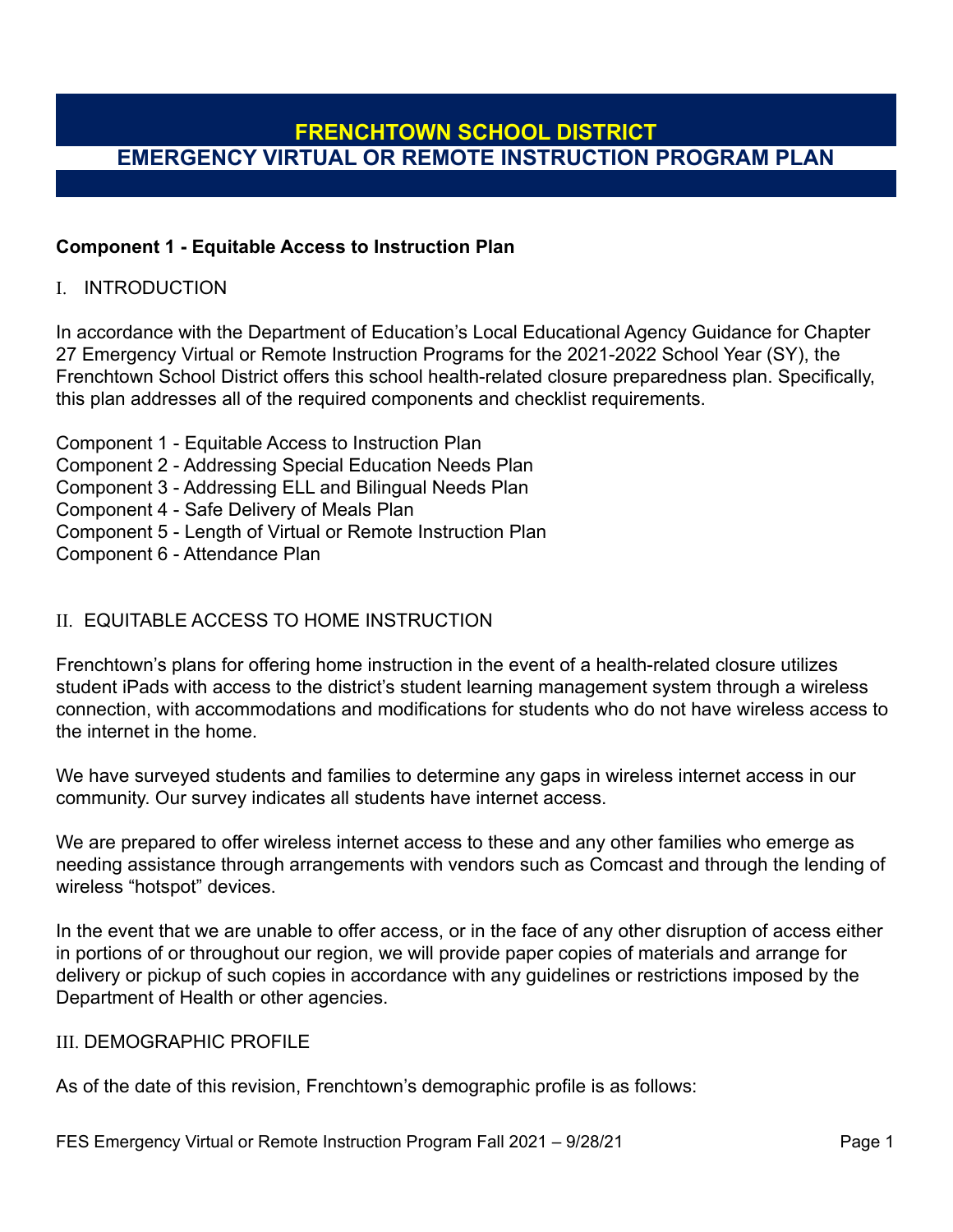Total Active Students: 111 Homeless: 0 Low Socioeconomic: 13 Students with Disabilities: 19 Students with Sp Ed IEP's, 0 Speech Only IEP's, 6 Section 504 Plans English Language Learners: 9 State-funded Pre-school: 0

### IV. ADDRESSING THE DIGITAL DIVIDE

The district uses surveys to identify students' and teachers' access to devices and network connectivity within our educational community. Students and staff are queried at least once each year about the physical technology that is available to them both in school and at home, the level of support in which they receive for technology-related questions, needs, and services available.

Upon registering at Frenchtown School, and completed annually thereafter, parents and guardians complete survey questions indicating availability of technology infrastructure at home. These responses are held in our PowerSchool Student Information System. Records indicate that zero students do not have internet access.

All teachers and students are issued 1:1 devices every fous. The district maintains a reserve of 100 extra retired student iPad devices at all times that can be used as loners until their units are repaired or replaced. Student and staff devices are remotely managed and issues that arise during Remote Learning Days are easily reported to our Student Help Desk (via an email) or Staff Help Desk (via staff ticket through our HelpDesk website.) Issues reported are triaged remotely via email, phone calls, or use of our Mobile Device Management software (MDM) or Splashtop, our remote service assistance software by the entire technology department for effective and efficient service. In the event of a true physical break, a loaner device is configured and delivered via our transportation department to ensure social distancing standards are addressed at all times.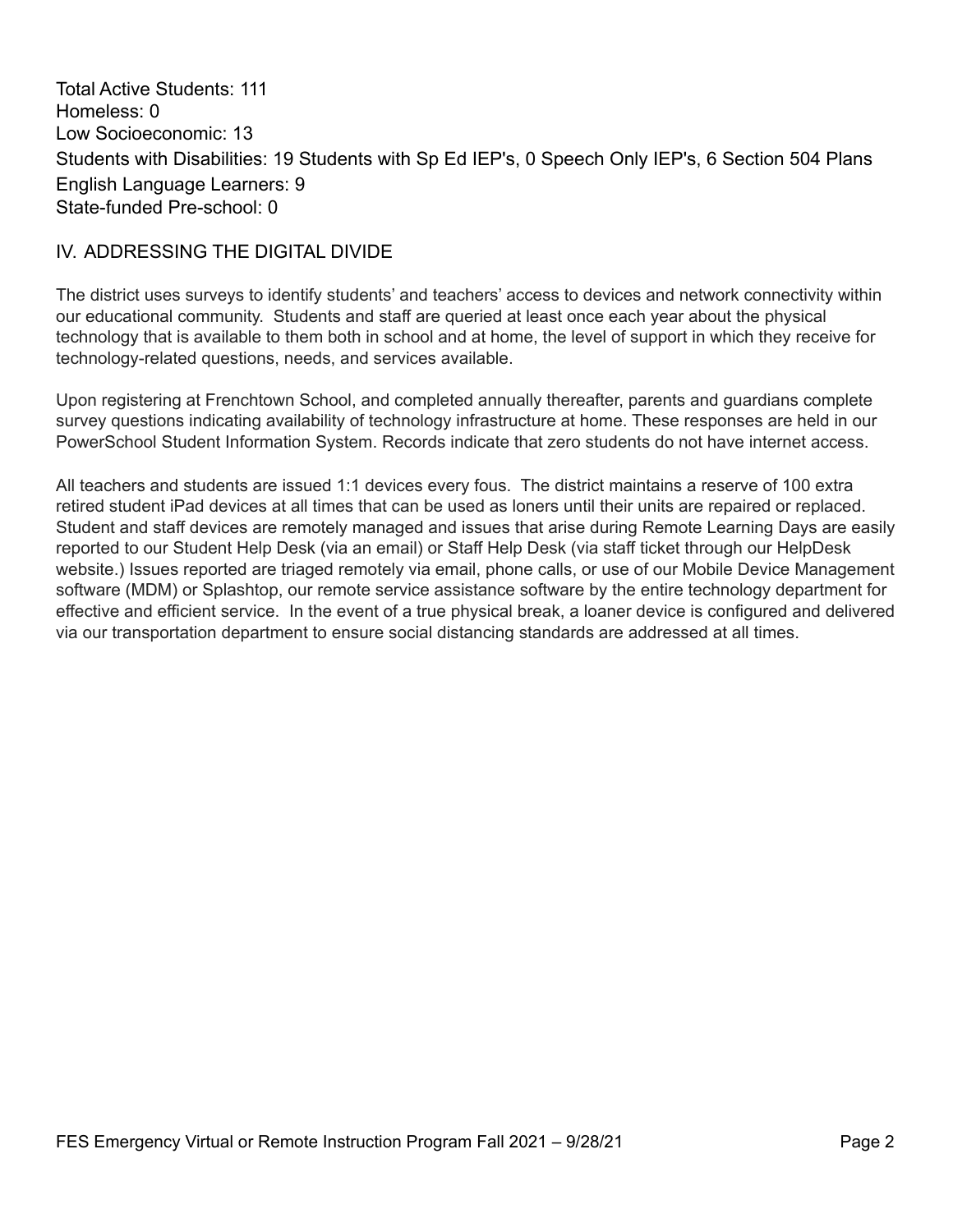#### **Component 2** - **Addressing Special Education Needs Plan**

#### I. PROVISION OF REMOTE/VIRTUAL INSTRUCTION

Frenchtown recognizes that not all related services and/or portions of a student's Individualized Education Plan (IEP) can be implemented during closure. Our special education staff will determine those services and portions of IEPs prior to any closure.

Throughout any closure, special education staff will remain in contact with out-of-district placement schools and families to ensure continued instruction and to work in collaboration on the provision of any necessary home instruction. Our special services staff maintains a directory of contacts at each out-of-district school to discuss specific considerations in the event of a closure.

For students requiring discrete trial instruction, special education staff will determine if parents can implement any maintenance programs at home. We will endeavor to engage related service staff in the development of home-based activities (e.g., fine motor work, speech worksheets, and more) that align to the goals in the student's IEP.

In the event that we cannot provide a related service, that services will be deferred and banked. Upon reopening, assessments will occur to gauge any loss in progress as a result of closure, and to determine the need for any compensatory education.

The special education staff and support team is providing virtual services and classes via Google Meet platform. The team distributed instructional resources, including physical academic and support materials prior to the school closure. Additional academic resources utilized include electronic classroom assignments (i.e. Canvas, etc.). Modified classroom schedules and work assignments have also been completed for individual IEP students, including scheduling 1:1 virtual meetings.

#### II. DOCUMENTATION OF IFP IMPI EMENTATION

Teachers will follow all IEP and 504 Plan modifications and accommodations in work assigned to students, including medically fragile students, and in the assessment of work that students submit.

Each special education teacher, instructional aide, and related service provider is documenting their individual sessions and student progress via logs and teacher checklists. At the beginning of the distance learning, each team member was distributed a paper and electronic copy of the student IEP modifications and special education and related service programming.

III. FAMILY FOLLOW-UP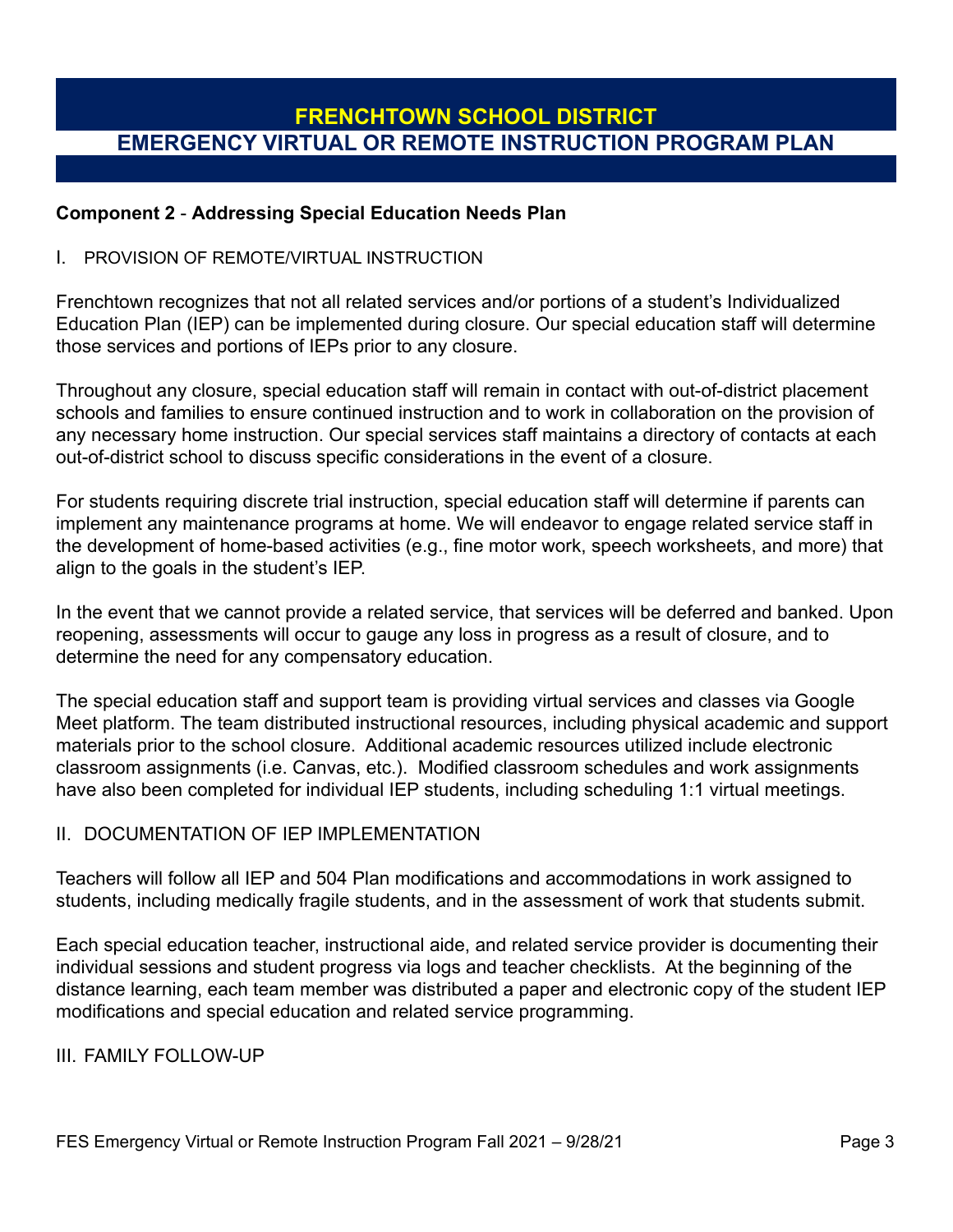Case managers have been in contact with students' families via phone, email, and video conferencing throughout the duration of the virtual learning period. Special education and CST team meetings are being held one two times a week using a virtual platform.

## IV. VIRTUAL IEP MEETINGS, EVALUATION, OR OTHER MEETINGS

Special education staff will attempt to hold virtual IEP meetings via a video-conferencing or other appropriate tool. For students engaged in an Initial Planning Process or the Re-Evaluation Process, special education staff members will attempt to hold virtual meetings when appropriate, or work to determine mutually agreeable scheduling after the closure has concluded. After reopening, special education staff will prioritize those meetings.

Virtual IEP meetings have been conducted in accordance with the Chapter 6A:14 code using Google Meets as a platform. In accordance with the DOE broadcast, no new evaluations are being conducted virtually; therefore, all new initial/current incomplete/re-evaluation testing will be conducted immediately after returning to a physical school environment.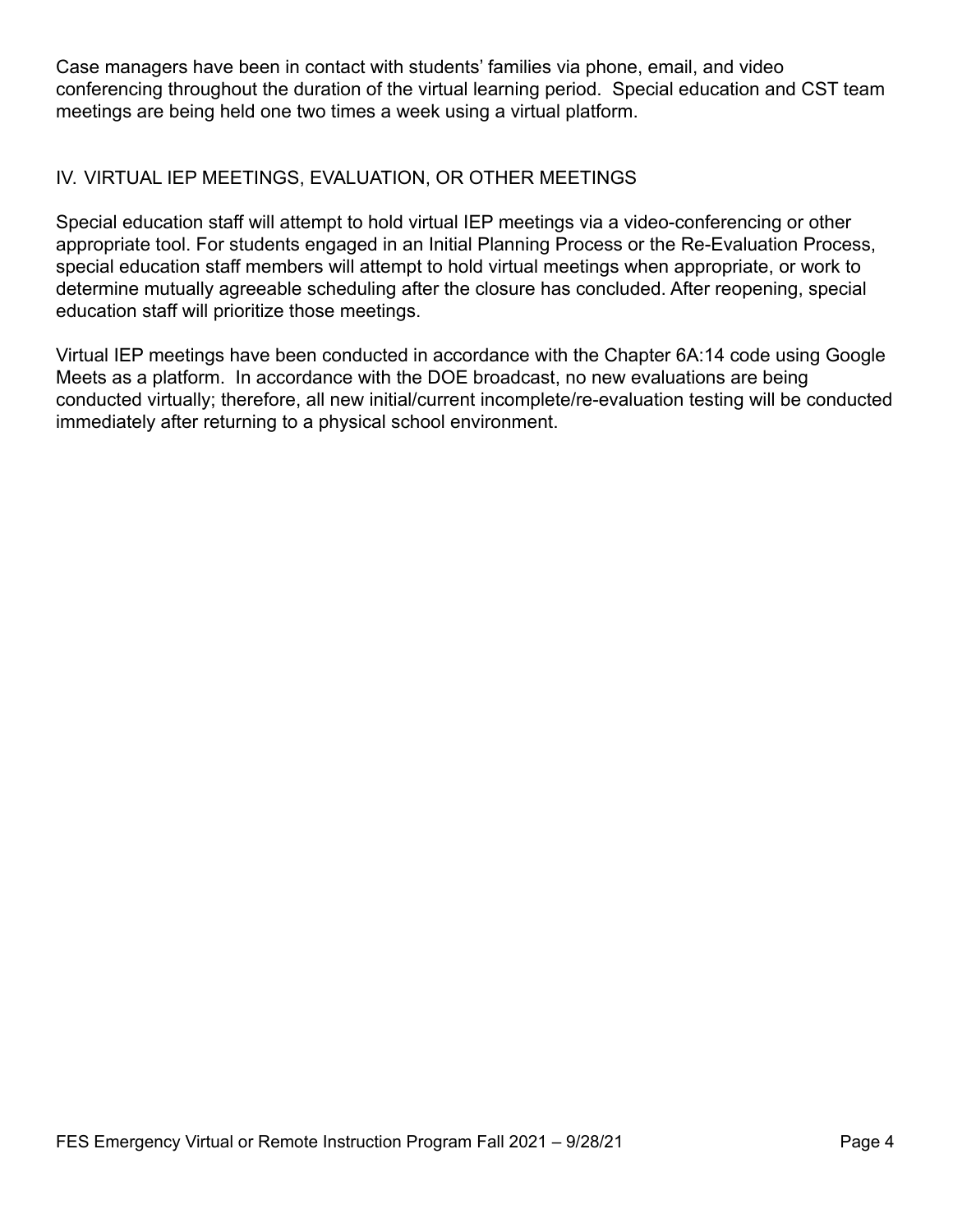#### **Component 3 - Addressing ELL and Bilingual Needs Plan**

#### I. PLAN TO MEET THE NEEDS OF ELL AND BILINGUAL STUDENTS

Teachers of students with home languages other than English will continue to provide materials appropriate to individual student levels of English language acquisition.

English Language Learners are continuing to receive ESL services throughout distance learning. Remote classes for ESL middle school instruction are held via Google Hangout Meetings. Students are provided iPads via the district's one-to-one initiative and all students have internet access at home. All classes continue to emphasize the four strands of English language acquisition (listening, speaking, reading, and writing) while also ensuring that students are socially and emotionally in a safe space.

Remote classes at the elementary level are supporting mainstream classroom instruction and assisting students with learning challenges. The ESL teacher attends classroom meetings via Google Hangout Meetings and holds ESL classes separately. Emphasis is on building vocabulary and maintaining reading and writing skills. Regular communication with the school guidance counselor and administration is in place to address any needs that arise.

## II. DISTRICT COMMUNICATIONS WITH ELL FAMILIES

District communication remains constant with the continued option to translate all information on the district website. The district also utilizes translation services and the district alert system. Directions for classwork are provided in English and the first language as needed. District-level communications regarding closure will be provided in multiple languages, as is typical practice, utilizing the school alert system, translation services, and other tools and resources.

### III. ALTERNATE METHODS OF INSTRUCTION, DIFFERENTIATION, ACCESS TO TECHNOLOGY AND TROUBLESHOOTING STRATEGIES

The ESL teacher has been assisting content-area teachers to modify and differentiate classwork, readings, and assignments for ELLs. Modifications through distance learning include: individual meetings to re-teach content material as needed, the use of translation devices, assigning fewer questions, using simplified text, and partnering ELLs with native English speakers. Collaboration between teachers allows for maximized troubleshooting for learning concerns, technology issues, and other challenges.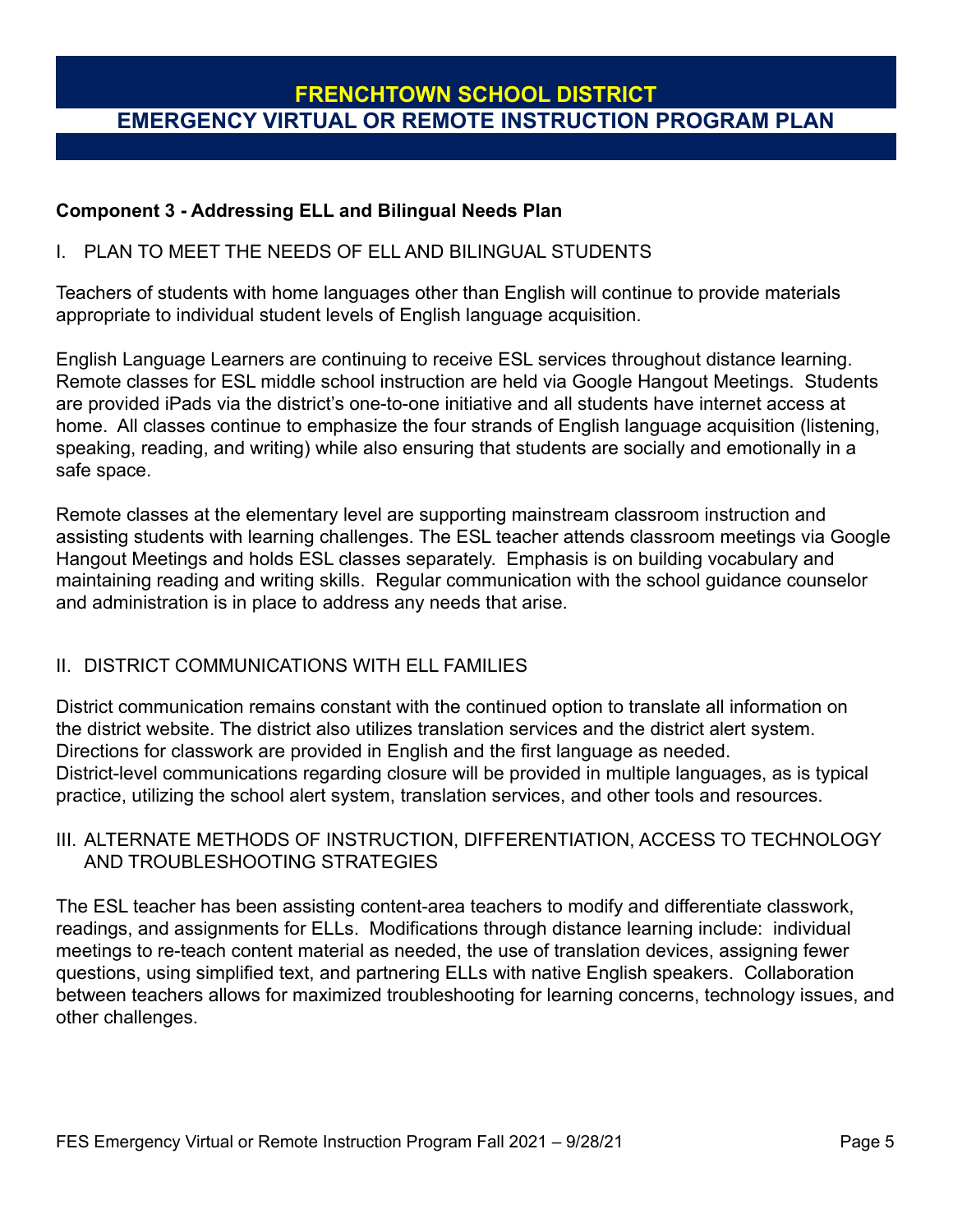#### **Component 4 - Safe Delivery of Meals Plan**

SFA: Delaware Valley Regional High School (Consolidation Agreement) Agreement #: 019-01050

Date meal distribution will begin: To Be Determined Date meal distribution will end: To Be Determined

Central delivery site: Delaware Valley Regional High School

Meals to be claimed for reimbursement per day: 2 (breakfast and lunch)

Delaware Valley will work with our food service management company to provide a bagged breakfast and lunch to all eligible students on each day that the school is experiencing a health-related closure. Meals will be prepared by employees of the food service management company, all trained in safe food handling procedures and knowledgeable of school nutrition meal requirements. Meals are received at the central delivery site in individual bags containing all required meal components. Meals are transferred to a vehicle owned by Delaware Valley Regional High School. The Delaware Valley Regional High School transportation department delivers the meals to the students' homes. All persons who come in contact with the meals are wearing personal protective equipment (masks and gloves). There is no personal contact with the families at the homes. Bus drivers acknowledge their arrival by ringing a doorbell or knocking on the main entrance door. The meals are left outside at the main entrance.

Unless in receipt of Department of Health recommendations to take other measures, we will deliver bagged meals to eligible students upon request.

Meal content and claiming will comply with Department of Agriculture, Division of Food and Nutrition requirements. The District's food service vendor and District staff are trained and follow these standards throughout the school year. A roster of students receiving meals is being maintained to ensure accurate meal counts.

Students are receiving meals free of charge regardless of eligibility status in accordance with the Seamless Summer Option Program.

Families will have a telephone contact in the event of any issues, questions, or concerns.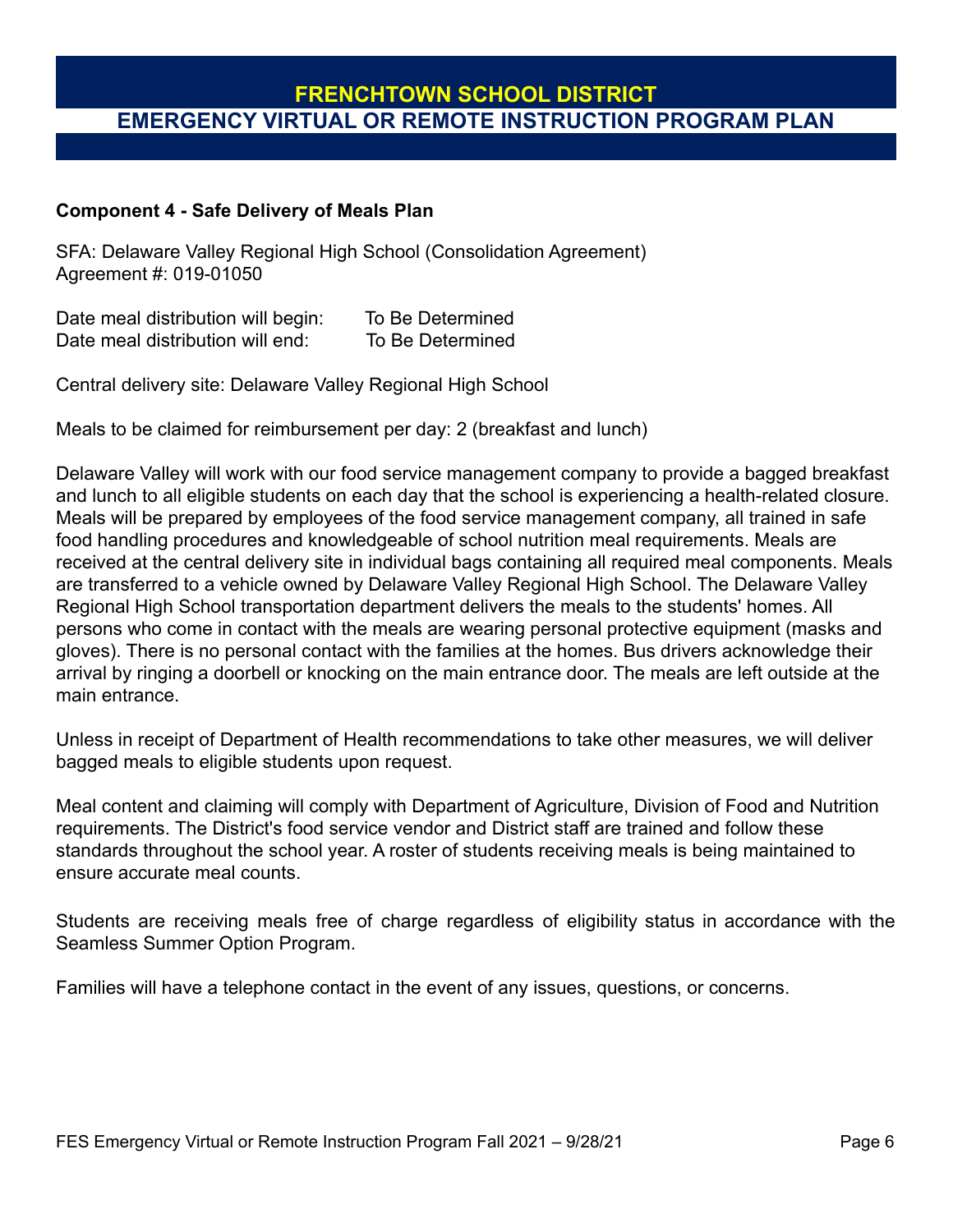### **Component 5 - Length of Virtual or Remote Instruction Plan**

#### I. VIRTUAL OR REMOTE LEARNING DAYS

The current 8 period 50 minute schedule will be condensed to 30 minute periods. Students will receive class invites on their Google Calendars located on their iPads beginning at 8:20 a.m. The general school day will run through the condensed in-person model of eight 30-minute blocks from 8:20 a.m. to 12:20 p.m. Students will be dismissed at 12:20 p.m. and be able to connect with their teachers via email during afternoon office hours. Special education and related services will be rendered throughout the typical school day. Please contact your teacher with any questions.

Preschool will run on a modified schedule in-person from 8:20-12:20 p.m. Should our local Covid-19 Activity Level Report place our status into RED (very high), a combination of activity packets and remote learning instruction will be provided.

Technology and alternate resources will be used to assist students in successfully completing their work. Teachers will modify said lessons/materials in accordance with student IEPs. Teachers will accommodate student Section 504 Plans.

## II. PLAN TO MAXIMIZE STUDENT GROWTH

Remote learning is being designed to maximize student growth to the maximum extent possible. We will use Google Meets platform and live instructional sessions will be utilized in all grade levels. Student expectation meetings are gauged appropriately depending on the grade level of the student